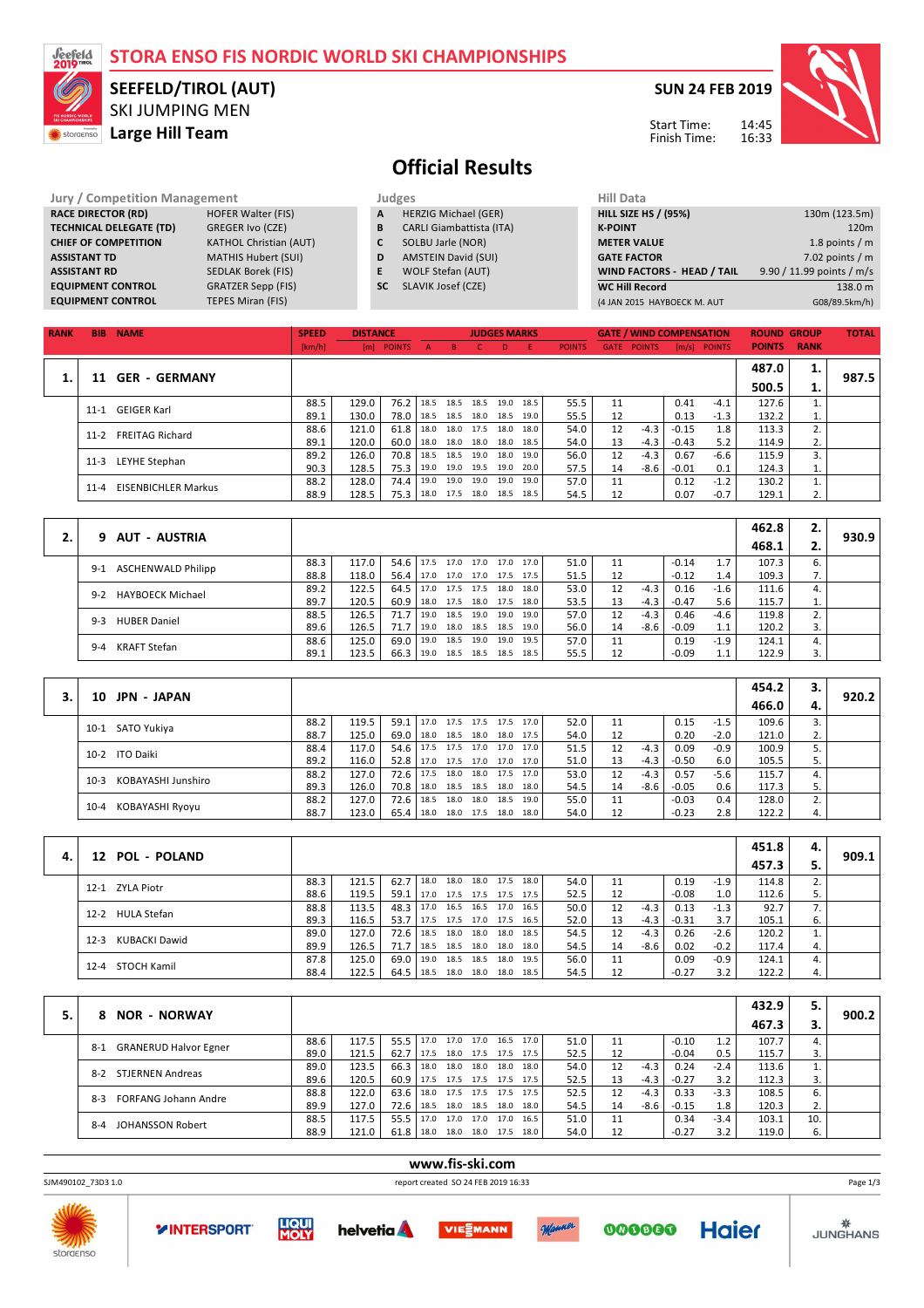**STORA ENSO FIS NORDIC WORLD SKI CHAMPIONSHIPS**



## SKI JUMPING MEN **SEEFELD/TIROL (AUT)**

**Large Hill Team** 

**SUN 24 FEB 2019**



14:45 16:33 Start Time: Finish Time:

## **Official Results**

| <b>RANK</b> | <b>BIB</b> | <b>NAME</b>         | <b>SPEED</b> | <b>DISTANCE</b> |                      |                          | <b>JUDGES MARKS</b> |                          |               |    | <b>GATE / WIND COMPENSATION</b> |         |              | <b>ROUND GROUP</b> |    | <b>TOTAL</b> |
|-------------|------------|---------------------|--------------|-----------------|----------------------|--------------------------|---------------------|--------------------------|---------------|----|---------------------------------|---------|--------------|--------------------|----|--------------|
|             |            |                     | [km/h]       |                 | [m] POINTS A B C D E |                          |                     |                          | <b>POINTS</b> |    | <b>GATE POINTS</b>              |         | [m/s] POINTS | <b>POINTS RANK</b> |    |              |
|             |            |                     |              |                 |                      |                          |                     |                          |               |    |                                 |         |              |                    |    |              |
|             |            |                     |              |                 |                      |                          |                     |                          |               |    |                                 |         |              | 422.3              | 6. |              |
| 6.          |            | SLO - SLOVENIA      |              |                 |                      |                          |                     |                          |               |    |                                 |         |              | 436.4              | 6. | 858.7        |
|             | $7 - 1$    | <b>LANISEK Anze</b> | 88.0         | 117.0           | 54.6                 |                          |                     | 17.5 17.0 17.0 17.0 17.5 | 51.5          | 11 |                                 | 0.34    | $-3.4$       | 102.7              |    |              |
|             |            |                     | 88.5         | 118.0           | 56.4                 | 17.5 17.0 17.0 16.5 17.5 |                     |                          | 51.5          | 12 |                                 | $-0.21$ | 2.5          | 110.4              | 6. |              |
|             | $7-2$      | <b>PREVC Peter</b>  | 88.7         | 123.0           | 65.4                 |                          |                     | 18.0 18.5 18.0 17.5 18.0 | 54.0          | 12 | $-4.3$                          | 0.29    | $-2.9$       | 112.2              | 3. |              |
|             |            |                     | 89.2         | 120.0           | 60.0 l               |                          |                     | 17.0 17.5 17.0 17.0 17.5 | 51.5          | 13 | $-4.3$                          | $-0.28$ | 3.4          | 110.6              | 4. |              |
|             | $7-3$      | JELAR Ziga          | 88.4         | 117.0           | 54.6                 |                          |                     | 17.5 17.0 17.0 17.5 17.5 | 52.0          | 12 | $-4.3$                          | 0.52    | $-5.1$       | 97.2               | 9. |              |
|             |            |                     | 89.5         | 119.0           | 58.2                 | 18.0 17.0 17.5 17.5 17.5 |                     |                          | 52.5          | 14 | -8.6                            | $-0.31$ | 3.7          | 105.8              | 7. |              |
|             |            | 7-4 ZAJC Timi       | 88.0         | 121.0           | 61.8                 |                          |                     | 18.5 18.0 18.0 17.5 17.5 | 53.5          | 11 |                                 | 0.52    | $-5.1$       | 110.2              |    |              |
|             |            |                     | 88.6         | 117.0           | 54.6                 |                          |                     | 17.5 17.5 17.0 17.0 17.5 | 52.0          | 12 |                                 | $-0.25$ | 3.0          | 109.6              | 8. |              |
|             |            |                     |              |                 |                      |                          |                     |                          |               |    |                                 |         |              |                    |    |              |

|    |                                 |      |       |      |           |                          |      |                |                |      |    |        |         |        | 413.7 | 7. |       |
|----|---------------------------------|------|-------|------|-----------|--------------------------|------|----------------|----------------|------|----|--------|---------|--------|-------|----|-------|
| 7. | 6 SUI - SWITZERLAND             |      |       |      |           |                          |      |                |                |      |    |        |         |        | 423.3 |    | 837.0 |
|    | <b>SCHULER Andreas</b><br>$6-1$ | 88.3 | 112.0 | 45.6 | 16.0      | 16.5                     |      | 16.0 15.5 15.5 |                | 47.5 |    |        | 0.27    | $-2.7$ | 90.4  |    |       |
|    |                                 | 89.0 | 108.0 | 38.4 | 16.5      | 16.5                     |      | 15.5 15.0 16.0 |                | 48.0 | 12 |        | $-0.34$ | 4.1    | 90.5  | 8. |       |
|    | <b>EGLOFF Luca</b><br>$6-2$     | 89.0 | 111.5 | 44.7 | 16.5      | 16.5                     | 16.5 | 16.5 16.5      |                | 49.5 | 12 | $-4.3$ | 0.50    | $-5.0$ | 84.9  |    |       |
|    |                                 | 89.7 | 110.5 | 42.9 |           | 16.5 16.5 16.0 16.5 16.5 |      |                |                | 49.5 | 13 | $-4.3$ | 0.08    | $-0.8$ | 87.3  |    |       |
|    | <b>AMMANN Simon</b><br>$6-3$    | 88.8 | 125.5 | 69.9 | 17.0 17.0 |                          |      |                | 16.5 17.0 17.0 | 51.0 | 12 | $-4.3$ | 0.54    | $-5.3$ | 111.3 |    |       |
|    |                                 | 89.9 | 123.0 | 65.4 |           | 17.0 17.0 17.0 17.0 17.0 |      |                |                | 51.0 | 14 | -8.6   | $-0.34$ | 4.1    | 111.9 | ь. |       |
|    | PEIER Killian                   | 88.6 | 127.0 | 72.6 | 18.0      | 18.5                     | 18.5 | 19.0 19.0      |                | 56.0 | 11 |        | 0.15    | $-1.5$ | 127.1 |    |       |
|    | 6-4                             | 89.1 | 128.5 | 75.3 | 19.0      | 18.5                     | 19.0 | 19.0 19.5      |                | 57.0 |    |        | $-0.11$ | 1.3    | 133.6 |    |       |

| 8. |         | 5 CZE - CZECH REPUBLIC |      |       |               |      |           |      |                |                |      |    |        |         |        | 412.7 | 8. |       |
|----|---------|------------------------|------|-------|---------------|------|-----------|------|----------------|----------------|------|----|--------|---------|--------|-------|----|-------|
|    |         |                        |      |       |               |      |           |      |                |                |      |    |        |         |        | 405.7 | 8. | 818.4 |
|    | $5-1$   | <b>POLASEK Viktor</b>  | 87.8 | 119.0 | 58.2          | 17.0 | 16.5      | 17.0 |                | 16.5 17.0      | 50.5 | 11 |        | 0.13    | $-1.3$ | 107.4 |    |       |
|    |         |                        | 88.5 | 121.5 | 62.7          | 17.5 | 17.5 17.5 |      | 16.5 16.0      |                | 51.5 |    |        | 0.02    | $-0.2$ | 114.0 | 4. |       |
|    | $5-2$   | VANCURA Tomas          | 88.1 | 118.0 | 56.4          | 17.5 | 17.0      |      | 17.0 17.0 17.5 |                | 51.5 | 12 | $-4.3$ | 0.61    | $-6.0$ | 97.6  |    |       |
|    |         |                        | 88.5 | 106.0 | $34.8$   16.5 |      | 16.5 16.5 |      | 16.0 16.0      |                | 49.0 | 13 | -4.3   | $-0.32$ | 3.8    | 83.3  |    |       |
|    | $5-3$   | <b>KOZISEK Cestmir</b> | 88.1 | 118.5 | 57.3          | 17.5 | 17.5      | 17.5 | 17.5 17.5      |                | 52.5 | 12 | -4.3   | 0.75    | $-7.4$ | 98.1  |    |       |
|    |         |                        | 89.5 | 112.0 | $45.6$   16.5 |      | 17.0      | 16.5 | 16.5 16.5      |                | 49.5 | 14 | -8.6 l | $-0.42$ | 5.0    | 91.5  | 8. |       |
|    | $5 - 4$ | KOUDELKA Roman         | 88.0 | 120.5 | 60.9          | 17.5 | 17.5      |      |                | 18.0 17.5 18.0 | 53.0 | 11 |        | 0.43    | $-4.3$ | 109.6 |    |       |
|    |         |                        | 88.4 | 122.0 | 63.6          | 18.0 | 18.5 17.5 |      | 17.5 18.5      |                | 54.0 |    |        | 0.07    | $-0.7$ | 116.9 |    |       |

## **not qualified for 2nd round**

 $\overline{\phantom{a}}$ 

|         | <b>RUS</b><br>- Russia           |      |       |             |      |      |                |      |      |      |    |        |      |        | 370.9 |           | 370.9 |
|---------|----------------------------------|------|-------|-------------|------|------|----------------|------|------|------|----|--------|------|--------|-------|-----------|-------|
| $4-1$   | <b>KORNILOV Denis</b>            | 88.2 | 109.5 | $41.1$ 16.0 |      | 16.0 | 16.0 15.5 15.5 |      |      | 47.5 |    |        | 0.62 | -6.1   | 82.5  | 10.       |       |
| 4-2     | <b>VASSILIEV Dmitriv</b>         | 88.1 | 111.5 | 44.7        | 16.0 | 16.0 | 16.0 15.5      |      | 15.0 | 47.5 |    | $-4.3$ | 0.42 | $-4.2$ | 83.7  |           |       |
| $4 - 3$ | <b>TROFIMOV Roman Sergeevich</b> | 87.7 | 115.0 | 51.0        | 16.0 | 16.5 | 16.0           | 15.0 | 15.5 | 47.5 |    | $-4.3$ | 0.48 | $-4.8$ | 89.4  | 12<br>TT. |       |
| $4 - 4$ | KLIMOV Evgeniy                   | 88.4 | 123.5 | 66.3        | 17.5 | 18.0 | 18.0           | 17.0 | 16.5 | 52.5 | -- |        | 0.35 | $-3.5$ | 115.3 |           |       |

| 10. | FIN<br>- FINLAND                |      |       |                               |      |                |      |           |      |        |      |        | 354.1 | 10.      | 354.1 |
|-----|---------------------------------|------|-------|-------------------------------|------|----------------|------|-----------|------|--------|------|--------|-------|----------|-------|
|     | MAATTA Jarkko<br>$3-1$          | 88.0 | 110.5 | 42.9 16.5 16.5 16.5 16.5 16.0 |      |                |      |           | 49.5 |        | 0.89 | $-8.8$ | 83.6  |          |       |
|     | ALAMOMMO Andreas<br>$3-2$       | 87.9 | 106.5 | 35.7                          | 16.0 | 16.0 15.5 15.5 |      | 16.0      | 47.5 | $-4.3$ | 0.24 | $-2.4$ | 76.5  | 11.      |       |
|     | $3-3$<br><b>NOUSIAINEN Eetu</b> | 88.5 | 115.5 | 51.9                          | 17.0 | 17.0 17.0      | 17.0 | 16.5      | 51.0 | $-4.3$ | 0.79 | -7.8   | 90.8  | 11.      |       |
|     | <b>AALTO Antti</b><br>$3 - 4$   | 88.1 | 118.0 | 56.4                          | 17.0 | 17.5 17.0      |      | 17.0 17.0 | 51.0 |        | 0.42 | $-4.2$ | 103.2 | <u>.</u> |       |

| 11. |         | <b>United States Of America</b><br>USA |      |       |      |      |      |           |      |        |      |            |        |      |            | 342.5 |         | 342.5 |
|-----|---------|----------------------------------------|------|-------|------|------|------|-----------|------|--------|------|------------|--------|------|------------|-------|---------|-------|
|     | 2-1     | <b>GASIENICA Patrick</b>               | 87.8 | 103.0 | 29.4 | 16.0 |      | 16.0 16.0 | 15.0 | 16.0 l | 48.0 |            |        | 0.76 |            | 69.9  | .       |       |
|     | 2-2     | <b>URLAUB Andrew</b>                   | 88.7 | 111.0 | 43.8 | 16.0 | 16.0 | 16.0      | 16.0 | 15.0   | 48.0 |            | $-4.3$ | 0.42 | $-4.2$     | 83.3  | 10.     |       |
|     | $2 - 3$ | <b>BICKNER Kevin</b>                   | 88.6 | 121.0 | 61.8 | 17.5 | 17.5 | 17.5      | 17.0 | 17.0   | 52.0 |            | $-4.3$ | 0.82 | -8.1       | 101.4 | ,,      |       |
|     |         | <b>LARSON Casev</b>                    | 88.0 | 113.0 | 47.4 | 16.0 | 16.5 | 16.5      | 15.0 | 15.5   | 48.0 | <b>. .</b> |        | 0.76 | 7.5<br>7.5 | 87.9  | <b></b> |       |

| 12. |         | - KAZAKHSTAN<br>KAZ     |      |       |                                  |      |           |                |      |           |      |     |        |      |        | 214.6 | 12           | 214.6 |
|-----|---------|-------------------------|------|-------|----------------------------------|------|-----------|----------------|------|-----------|------|-----|--------|------|--------|-------|--------------|-------|
|     | 1-1     | SAFONOV Gleb            | 87.5 | 75.0  | $-21.0$ 15.0 15.0 14.0 14.5 15.0 |      |           |                |      |           | 44.5 | + + |        | 0.74 | 72     | 16.2  | TZ.          |       |
|     | $1 - 2$ | MUMINOV Sabirzhan       | 88.0 | 102.5 | 28.5                             | 17.0 |           | 16.0 16.0      | 16.0 | 16.5      | 48.5 |     | $-4.3$ | 0.26 | $-2.6$ | 70.1  | $\sim$<br>ᅭᆇ |       |
|     | 1-3     | <b>TKACHENKO Sergey</b> | 88.5 | 116.0 | 52.8                             | 17.0 | 16.5 17.0 |                |      | 15.5 17.5 | 50.5 |     | -4.ء   | 0.27 | $-2.7$ | 96.3  | 10.          |       |
|     | . -4    | DEVYATKIN Nikita        | 86.5 | 84.0  | $-4.8$                           | 14.0 |           | 14.0 13.5 13.0 |      | 14.0      | 41.5 |     |        | 0.47 | $-4.7$ | 32.0  | 12<br>TZ.    |       |